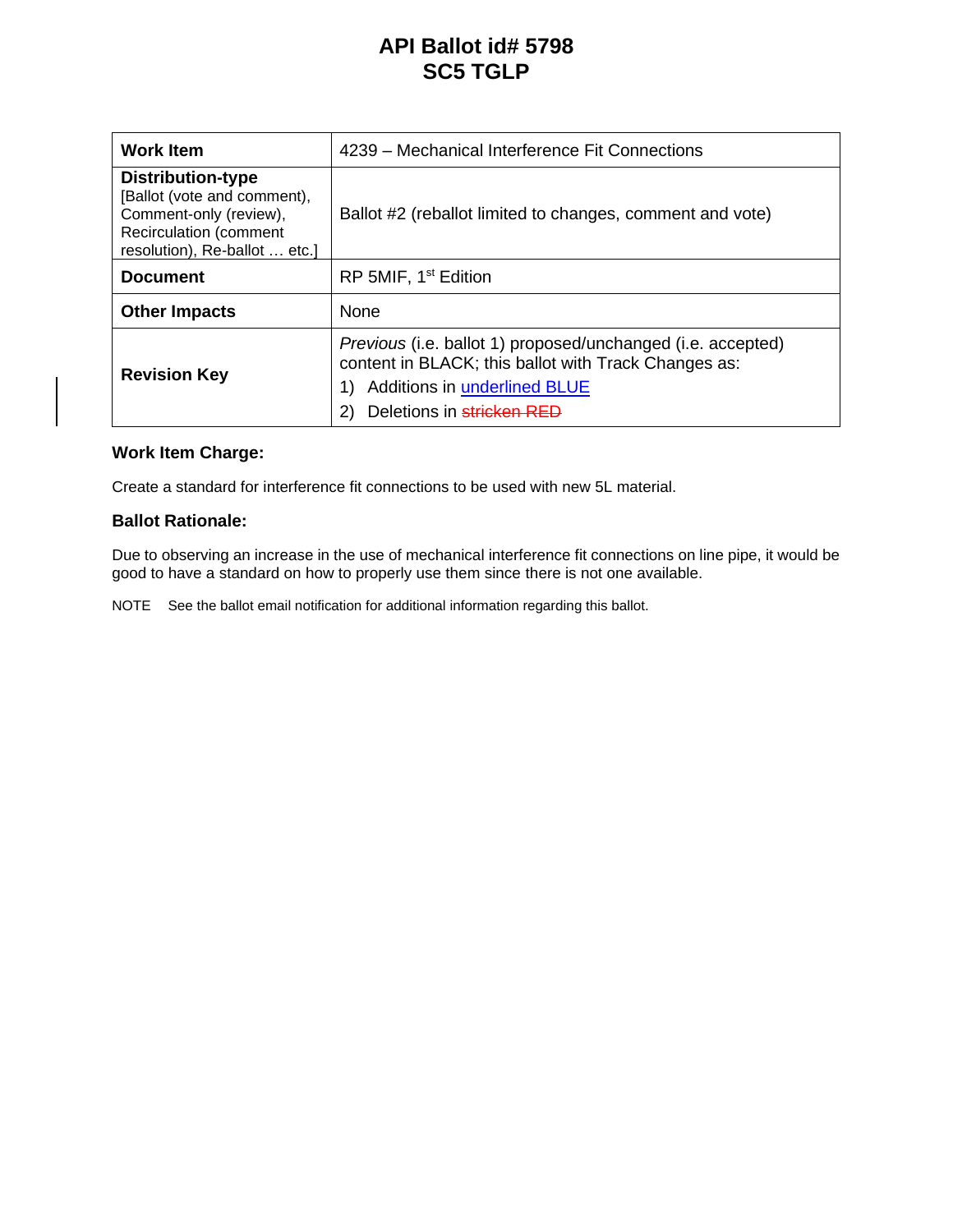# **Mechanical Interference Fit Connection**

API RECOMMENDED PRACTICE 5MIF FIRST EDITION, [MONTH] [YEAR]

NOTE The *Contents*, *Special Notes*, and *Foreword* will be inserted by API during the page proofing process prior to publication.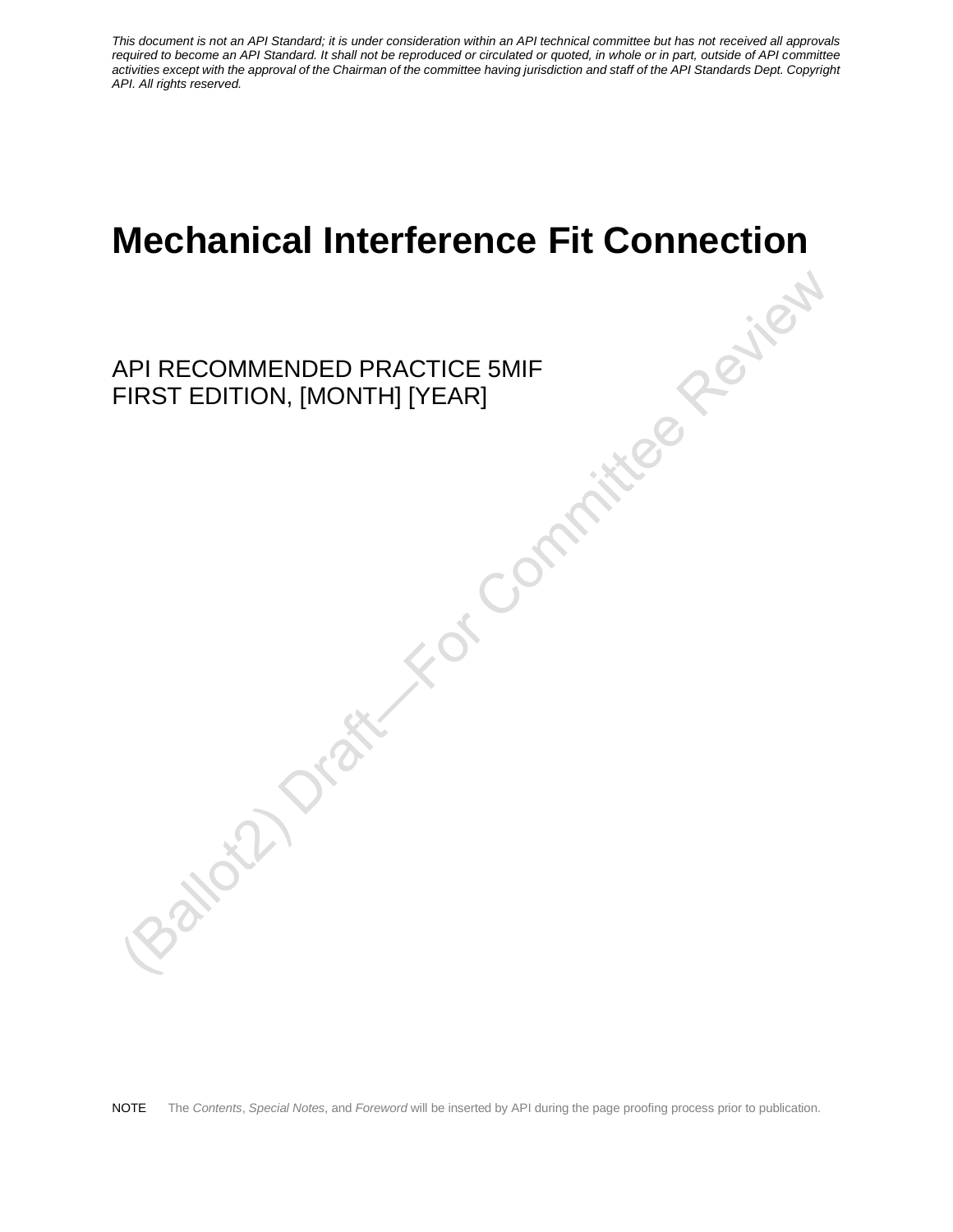# Mechanical Interference Fit Connection

# **1 Scope**

This standard contains information for the use of mechanical interference fit connections in the assembly process of API 5L pipe, after production by the pipe manufacturer.. Mechanical interference fit connections, as considered within this standard, are to establish common aspects which can then be used by connection manufacturers and end-users.

This standard provides fundamental guidance to educate the end-users, connection manufacturers, and suppliers by identifying the critical features of the technology. This standard is intended for use by project engineers as they evaluate mechanical interference fit connections for pipeline applications and designs; it is not intended for use as an equipment purchasing specification.

This standard is also not intended to inhibit a supplier / manufacturer from offering the user / purchaser from accepting alternative equipment or engineering solutions. There can be additional requirements, beyond the information outlined in this standard, that may be needed for specific applications; this may be particularly applicable where there is innovative or developing technology.

NOTE The pipe manufacturer or processor providing API 5L pipe may not be responsible for the pipe ends affected by the MIF's manufacturing process (i.e. cold forming, stress relieving, machining, coating, etc.).

# **2 Normative References**

The following referenced documents are indispensable for the application of this standard. For dated references, only the edition cited applies. For undated references, the latest edition of the referenced document (including any addenda or errata) applies.

API Specification 5L, *Line Pipe*

# **3 Terms and Definitions**

For the purposes of this standard, the terms and definitions of the following apply.

#### **3.1**

#### **assembly**

The fitting together of the prepared pipe ends into a complete structure.

#### **3.2**

#### **assembly contractor**

The party performing any connection operation, including subcontractors.

#### **3.3**

#### **axial compression**

The stress imposed on a body that tends to make it become shorter.

# **3.4**

#### **axial tension**

The stress imposed on a body that tends to make it become longer.

#### **3.5**

#### **company**

The pipeline owner/operator.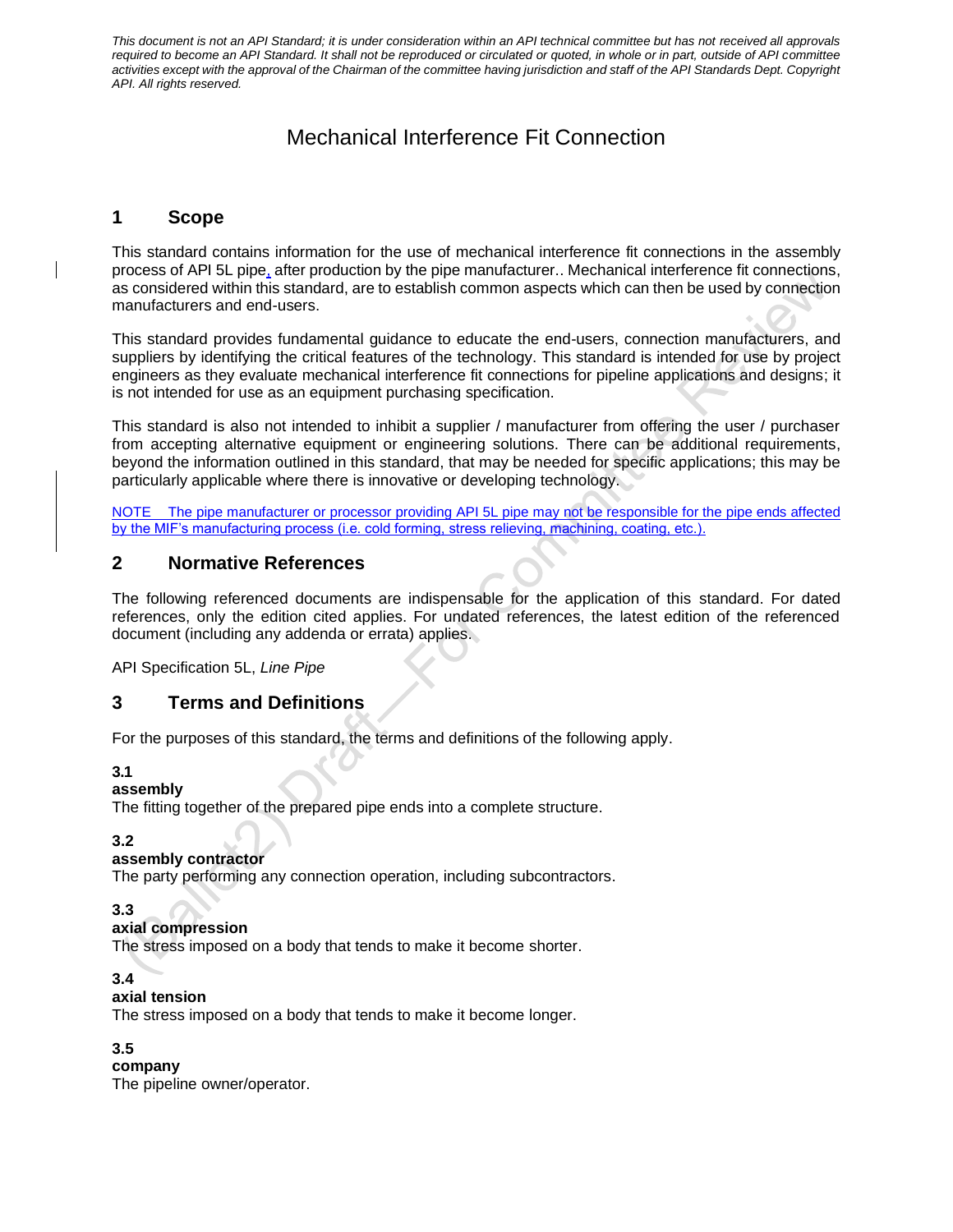# **3.6**

#### **end preparation**

The modification of pipe ends to accommodate mechanical interference fit connection.

#### **3.7**

#### **inspection**

The process of measuring, examining, testing, gauging, or otherwise comparing the unit of product with the applicable requirements.

#### **3.8**

#### **mechanical interference fit connection MIF**

A connection, also known as a press fit or friction fit, that is a form of fastening between two tight fitting mating parts that produces a joint which is held together by friction after the parts are pushed togethernonthreaded joint for metallic pipe involving the controlled plastic deformation and subsequent interference mating of pipe ends.

# **4 General Information for Mechanical Interference Fit Connections and End Preparation**

# **4.1 Applicability and Considerations**

Mechanical interference fit connections may be used in pipeline systems where applicable, if:

- the materials are qualifiedsource pipe meets API 5L, and
- a sample of the joint-type to be used has been proof tested under simulated service conditions.

The axial tensile, axial compressive, and hoop strengths of the joint shouldshall be as specified by the designer of the mechanical interference fit assembly system, and shouldshall be based upon test data or experience acceptable to the company.

The connection manufacturer shouldshall provide an inspection and test-process control plan.

# **4.2 Characteristics of the Inspection and Test Plan**

Before production commences, the manufacturer shall supply the purchaser with summary information or identification of the control documents, as applicable, on the main characteristics of the inspection and test plan. This plan shall include at least the following:

- a) inspection activity,
- b) organization or individuals responsible for performing the inspection activity (including manufacturer, subcontractor, purchaser, or third-party representative),
- c) inspection/test and calibration practices, as applicable,
- d) frequency of inspection,
- e) acceptance criteria,
- f) actions to nonconformances,
- g) result recording, as applicable,
- h) identification of processes requiring validation, and
- i) witness and hold points.
- NOTE The above list is identical in API 5L.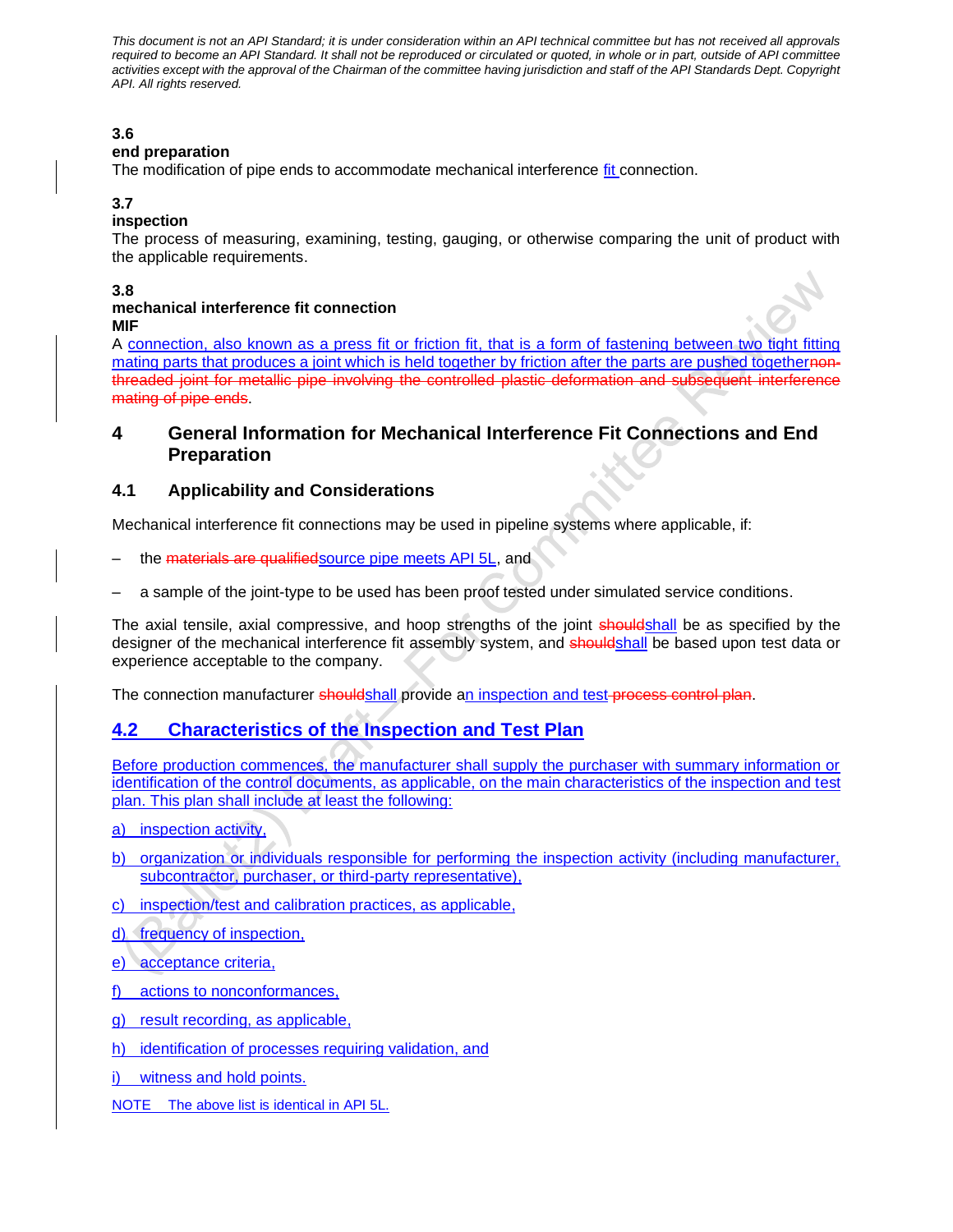The process control plan should include procedure numbers, as well as associated revision levels, for all applicable sub-tier documents. These procedures and any others determined necessary to provide a consistent product for pipeline service shouldshall be used.

If the pipeline is to be externally coated, the connection manufacturer shouldshall provide any documentation regarding coating application requirements / limitations.

# **4.23 Quality and Inspection**

The connection manufacturer shouldshall develop written specifications to include end preparations and assembly procedures. The service provider shouldshall establish, implement, and maintain a quality management system where activities are controlled. The service provider shouldshall be responsible for maintaining records required by this standard.

# **4.34 End Preparation Qualification and Training**

Mechanical interference fit end preparation assembly contractors shouldshall be qualified to properly prepare pipe ends for assembly. The degree of training required for assembly contractors shouldshall be determined by the designer of the mechanical interference fit assembly system and approved by the company.

Training should include the following:

- a) safety,
- b) the function and operation of the end preparation equipment,
- c) the end preparation procedure,
- d) equipment troubleshooting,
- e) inspection, and
- f) connection manufacturer tolerances.

Documented evidence of qualification upon satisfactory completion of the training requirements shall be made available upon requestEvidence of qualification should be issued to the end preparation assembly contractor upon satisfactory completion of the training requirements. The evidence shouldshall show an expiration date and shouldshall be valid for a time-period not exceeding two years.

#### **4.45 End Preparation Inspection Procedures**

End preparation inspection procedures shouldshall be developed by the manufacturer connection designer of the mechanical interference fit assembly system and approved by the company; such procedures should include the inspection of the prepared ends of the pipe before assembly for imperfections and detrimental mating surface conditions. Manufacturer tolerances shouldshall include tolerances to ensure proper interference fit.

The visual inspections are applicable to all material sizes and all expanded end-types

#### **4.56 Assembly Procedures**

Mechanical interference fit assembly contractors shouldshall be qualified to produce acceptable, consistent connectionsassemblies. The designer of the mechanical interference fit assembly system shouldshall develop detailed assembly procedure specifications that include the assembly operation requirements. Qualification of such specifications shouldshall be supported by engineering test data and field trials. The acceptability of such qualifications should be determined by the company.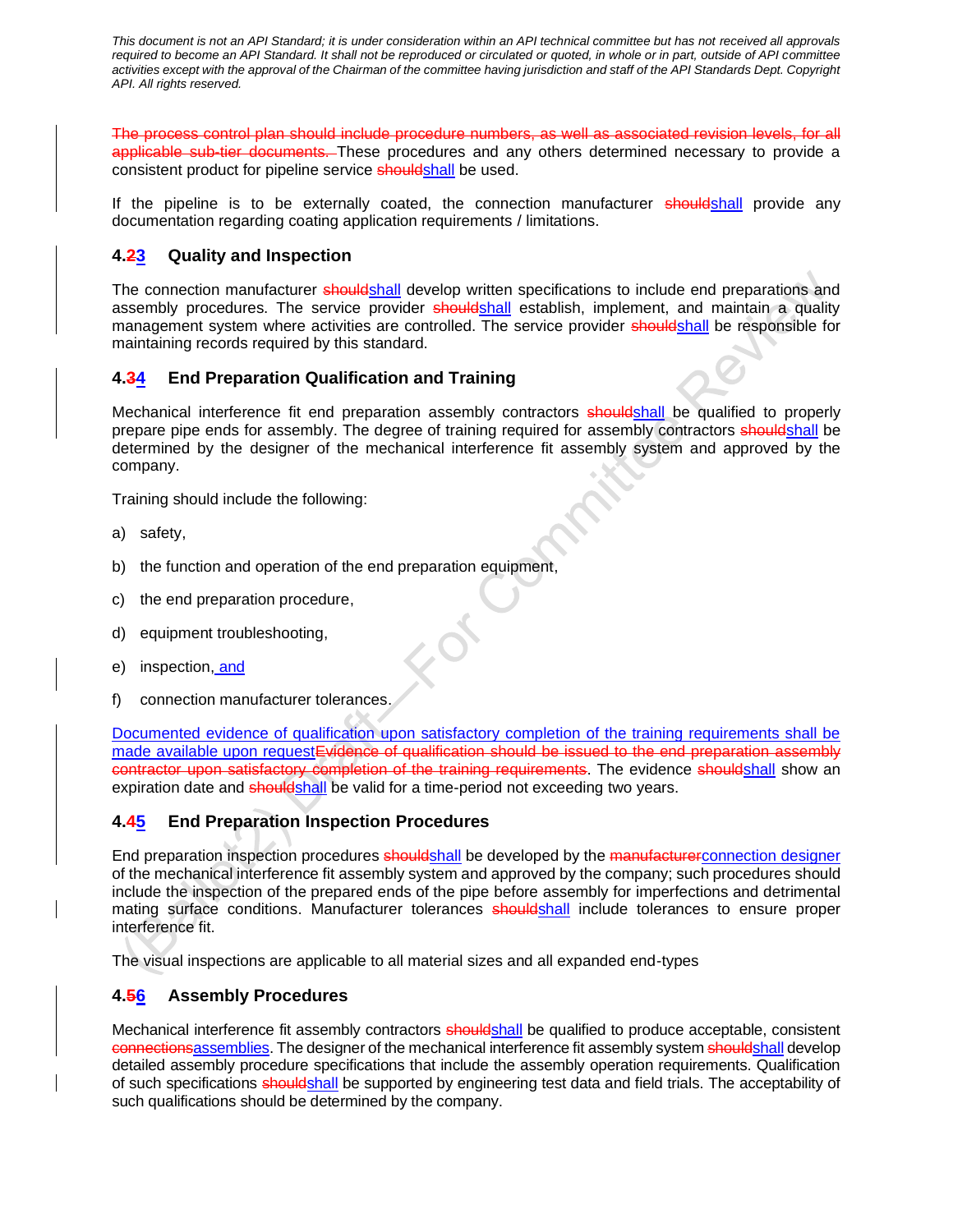For mechanical interference connections that use multi-component lubrication materials, special attention should be given to proper mixing according to the lubricant manufacturer's recommendations. For hightemperature operating conditions, the mechanical interference fit connection designer should be consulted to assure the proper selection of the appropriate lubricant.

Any restrictions on assembly operations due to weather conditions shouldshall be included in the qualified assembly procedures.

NOTE The designer of the mechanical interference fit assembly system may consider restricting to automatic epoxy mixing machines for assembly.

# **5 Qualification of Assembly Contractors**

# **5.1 Assembly Training**

The degree of training required for assembly contractors **shouldshall** be determined by the designer of the mechanical interference fit assembly system and approved by the company.<br>Training should include the following:<br>a) safety,<br>b) function and operation of the

Training should include the following:

- a) safety,
- b) function and operation of the assembly equipment,
- c) preparation and application of any anti-galling materials,
- d) proper pipe-handling techniques,
- e) assembly procedure,
- f) inclement weather assembly techniques,
- g) equipment troubleshooting,
- h) recognition of an improper connection or where assembly has exceeded acceptable tolerances,
- corrective actions to take for unacceptable assembly, and
- ability to stop work in the event of unsafe or unacceptable work product.

Evidence of qualification shouldshall be issued to the assembly contractors upon satisfactory completion of the training requirements. The evidence shouldshall show an expiration date and should be valid for a time-period not exceeding two years.

# **5.2 Inspection Procedures and Training**

The designer of the mechanical interference fit assembly system shouldshall specify the joint dimensions, dimensional tolerances, and interference range within which the joint can meet its designed performance capabilities. Joint designers shouldshall provide or recommend methods for determining that the mechanical interference of installed connections falls within the specified range, and shouldshall include such methods in the inspection procedures.

Inspection procedures shouldshall be developed by the designer of the mechanical interference fit assembly system and approved by the company; such procedures shouldshall include the inspection of proper insertion. The mechanical interference fit designer shouldshall notify the pipeline operator and assembly contractor of any limitations or modifications necessary for hydrotesting the assembled pipeline.

Inspection personnel shouldshall receive training in the following topics:

- a) principles of the joint design,
- b) inspection procedure and applicable inspection methods, and
- c) insertion tolerances during assembly.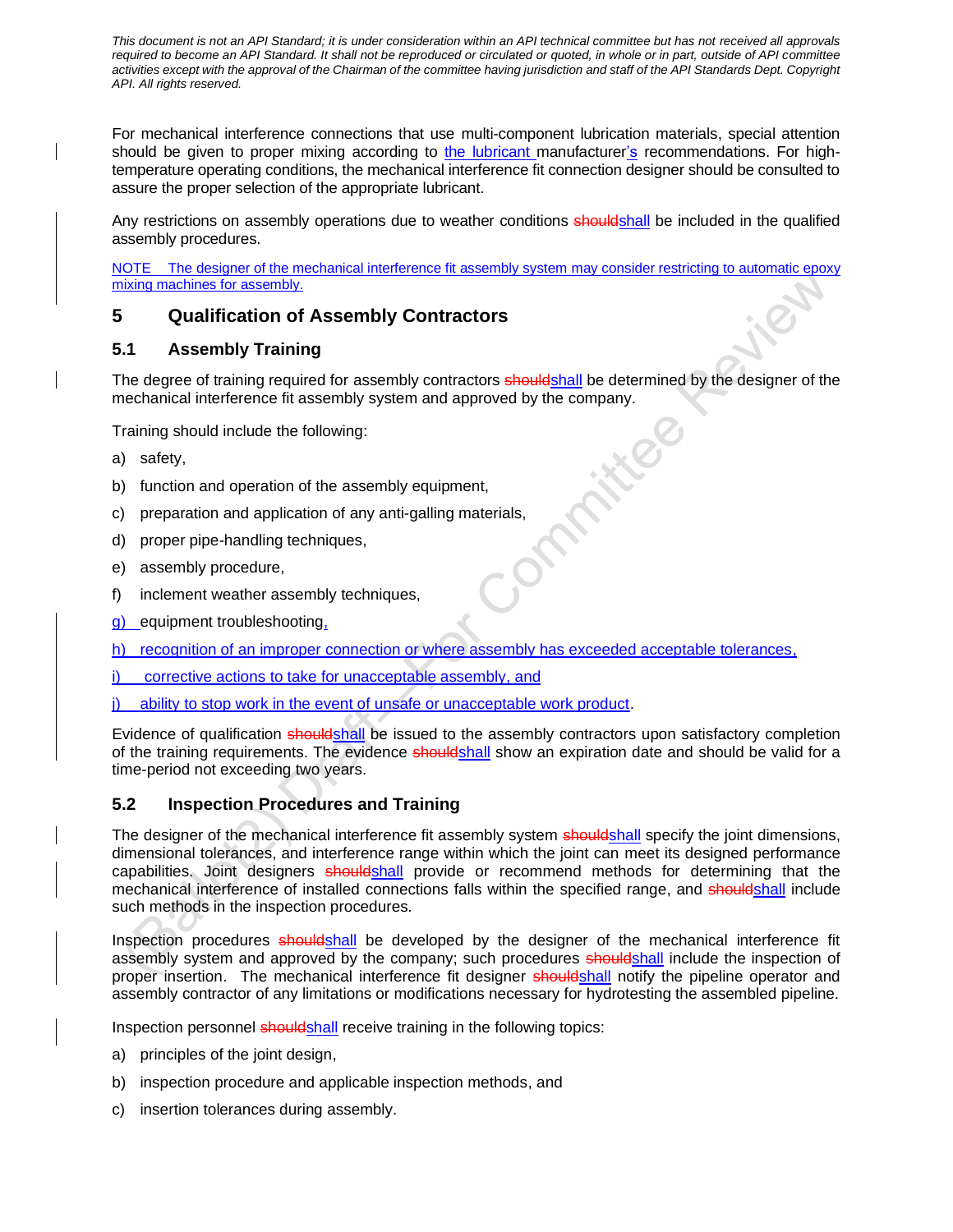# **6 Material Requirements, Performance, and Documentation**

#### **6.1 Requirements**

API 5L grades shall be required for mechanical interference fit connection applications. When materials (pipe) are furnished, they shouldshall be accompanied by traceable material test reports or data sheets stating chemical analysis, heat treatment condition, and mechanical properties. This connection process should only be used on seamless or electric welded products Key variables for qualification shall be agreed between the user and manufacturer and shall cover such elements as mother pipe manufacturing process.

# **6.2 Performance**

The designer of the mechanical interference fit assembly system shouldshall specify the joint dimensions, dimensional tolerances, and interference range within which the joint can meet its designed performance capabilities. This shall also include cold deformation restrictions for sour service in accordance with NACE MR0175/ISO 15156 or as qualified by sour service testing.

Designer of the mechanical interference fit assembly system shouldshall establish design margins of the connection through physical testing as agreed upon by the purchaser. Testing may include, but not limited to, the following:

of Compa

- axial tension to failure,
- axial compression to failure,
- fatigue to failure,
- bending to failure,
- pipeline electrical continuity,
- crevice corrosion, and
- sour service (if applicable).

#### **6.3 Documentation**

**6.3.1** Documents and data shouldshall be legible and maintained to demonstrate conformance to specified requirements. The documents and data should be retained in facilities that provide an environment that prevents damage, deterioration, or loss. The documents and data may be in the form of any type of media, such as hard copy or electronic. The documents and data shouldshall be available and auditable by the user / purchaser. Documentation shouldshall be retained for a minimum of five years from the date of last manufacture.

**6.3.2** The supplied operating manual shouldshall contain the following information, as a minimum:

- a) safety precautions,
- b) size, type, and model of insertion equipment,
- c) post insertion inspection,
- d) installation, operating, and special feature operation procedures,
- e) troubleshooting procedures,
- f) repair and/or redress limitations and procedures, and
- g) any other documents by contractual agreement.

**6.3.3** For proper manufacture and operation of the mechanical interference fit connection, pipe suppliers and MIF manufacturers should record observations of the following:

gouges, cuts, pits, dents, grinds, mechanical damage, lack of straightness, eccentricity, end damage, and ovality.